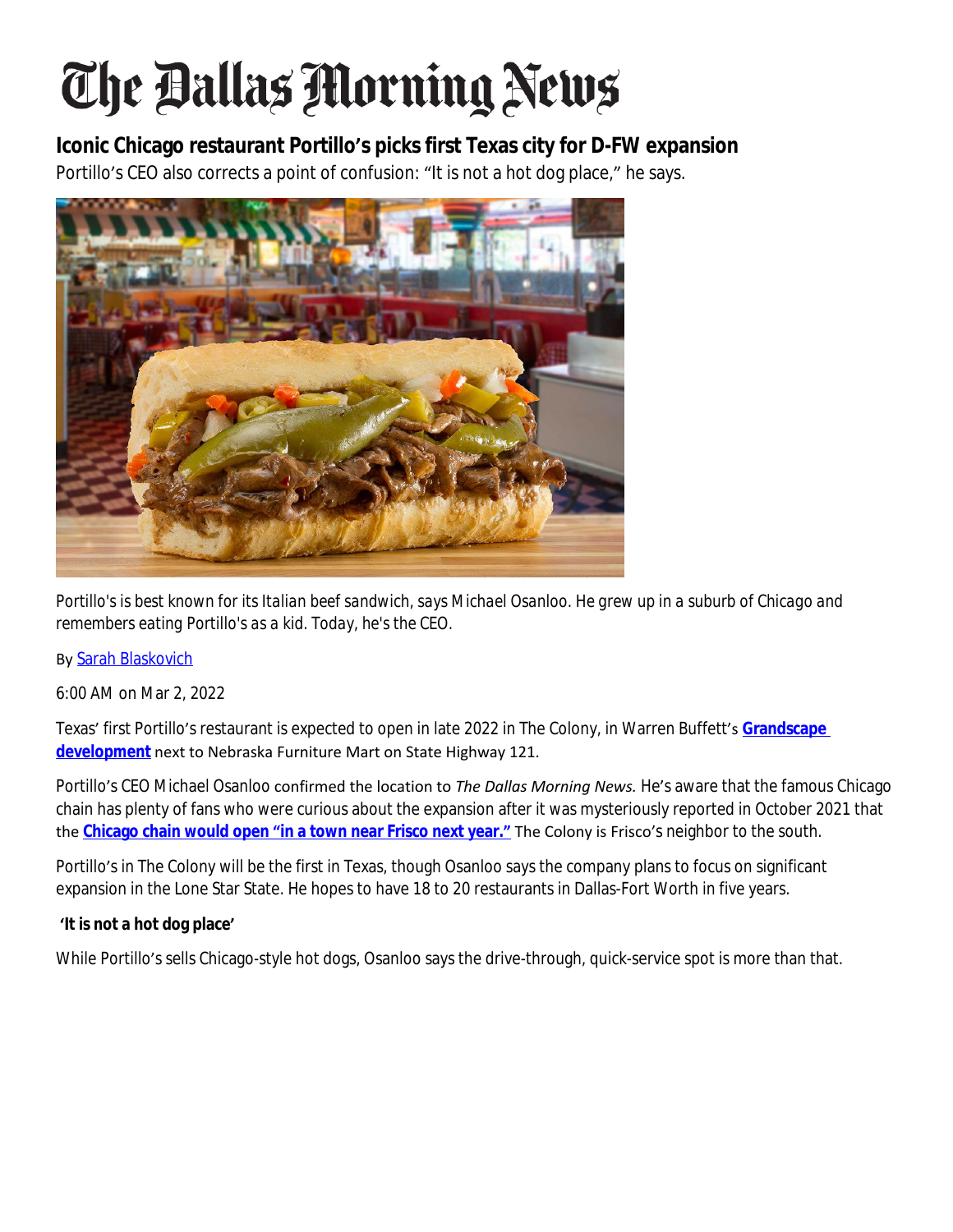

While Portillo's hot dogs are iconic — and while Portillo's was started in 1963 as a hot dog stand — its CEO today says the Italian beef sandwiches are more of their "thing."

"It is not a hot dog place," he says. "It is an Italian beef place. If people are coming to Portillo's and they're eating one thing, I'd say get a beef sandwich. It'll blow your mind."

Their Italian beef is slow-roasted in a spiral oven, then thinly shaved and warmed in a bath of au jus. "There's an art to how you make this sandwich,"

says Osanloo, the former CEO of P.F. Chang's.

Each Italian beef sandwich is served on French bread, then dunked back in the au jus — which they call gravy.

"It's a hot mess. Dripping, and everywhere," he says.

The second-best thing on the menu, if you ask the CEO, is Portillo's crinkle-cut fries. They're cooked in beef tallow.

Hot dogs land as Osanloo's third-favorite item. And they make 'em different than we do in Texas: A Chicago-style hot dog comes with onions, pickle relish, tomatoes, mustard ("and we make fun of people who put ketchup on it," the CEO says), a wedge of dill pickle ("it's got to be the whole wedge"), celery salt, and two sport peppers. The dog is served on a poppy seed bun.

And like the Italian beef sandwich, the hot dog is also a messy, two-handed affair.

Osanloo grew up in Naperville, Illinois, a suburb of Chicago. After he got his driver's license, he says the first place he drove was to Portillo's. And what did he eat back then? *Two* beef sandwiches with hot peppers and a large fry.



For about \$10, customers can get a burger, fries and soda at Portillo's. The burger is another popular menu item, the CEO says.

### **How Texas was already No. 1**

Osanloo took Portillo's public in October 2021, and he said at the time that it's "a first step in a journey," even though the restaurant already came with 59 years of Chicago history.

Today, Portillo's has grown to 70 restaurants in nine states. None of those states are close to Texas.

Portillo's chocolate cake shake is made with half-slice of chocolate cake and ice cream.(Studio Capture Station 1)

And yet, Texas is the company's No. 1 state for the **"[shop and ship](https://www.portillos.com/index-shop-and-ship.html#Food)" program**, which mails Italian beef sandwich fixins and Chicago-style hot dog ingredients in bulk across the country.

Osanloo says the Grandscape development has bigger-in-Texas flair. (And it does: It's the **[biggest restaurant village in North Texas](https://www.dallasnews.com/food/restaurant-news/2021/10/12/5-things-to-know-about-grandscape-the-biggest-restaurant-village-in-north-texas/)**.) Osanloo likes the mix of local and not-local restaurants alongside mega retail like Scheel's and Nebraska Furniture Mart.